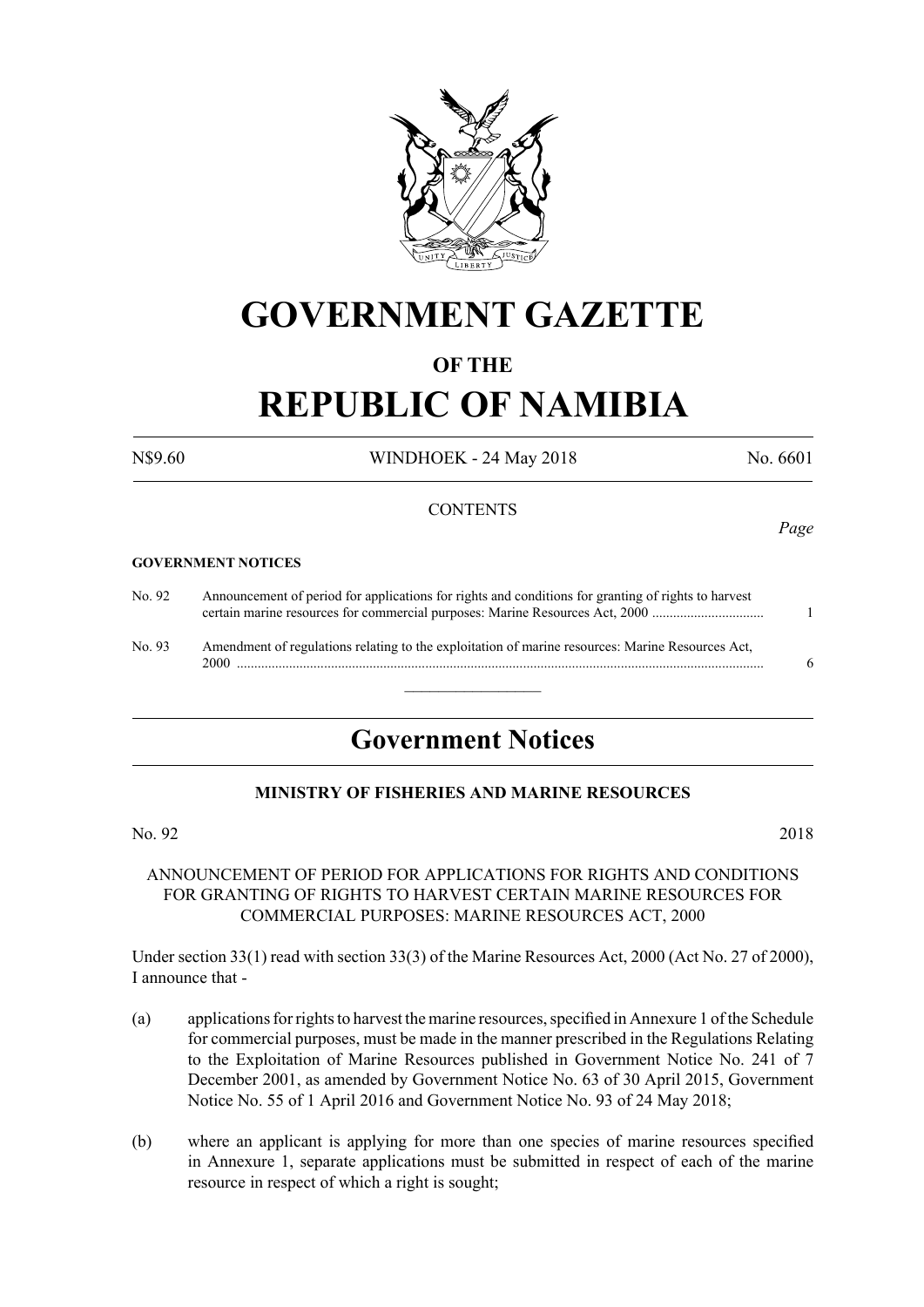| Government Gazette 24 May 2018 |  |
|--------------------------------|--|
|                                |  |

- 
- (c) I will only consider applications for rights to harvest the marine resources specified in Annexure 1, if the applications comply with the criteria specified in Annexure 2 of the Schedule;
- (d) applications may be made from the date of publication of this notice until the  $31<sup>st</sup>$  July 2018, at 17h00;
- (e) applications for rights to harvest any of the marine resources specified in Annexure 1, must be made in sealed envelopes only marked 'Application for a Right to Harvest Marine Resources', and must be deposited in a designated deposit box at the Head Office of the Ministry of Fisheries and Marine Resources, Office No. 300, 3<sup>rd</sup> Floor, Brendan Simbwaye Square, Corner of Dr. Kenneth Kaunda and Goethe Street, Windhoek, or in designated deposit boxes at any of the 14 Regional Governor's Offices; and
- (f) on the submission of an application in terms of this notice, and on the presentation of a national identity card by the person who has submitted an application, an official designated by the Minister must give that person written proof signifying the submission of the application.

#### **B. ESAU MINISTER OF FISHERIES AND MARINE RESOURCES** Windhoek, 24 May 2018

#### **SCHEDULE**

#### **ANNNEXURE 1**

The applications for rights to harvest marine resources for commercial purposes may be made in respect of any of the following marine resources -

- (a) Hake;
- (b) Horse mackerel;
- (c) Monk;
- (d) Large pelagic species;
- (e) Line fish species;
- (f) Rock lobster;
- (g) Deep sea red crab;
- (h) Mullets; and
- (i) Cape fur seals.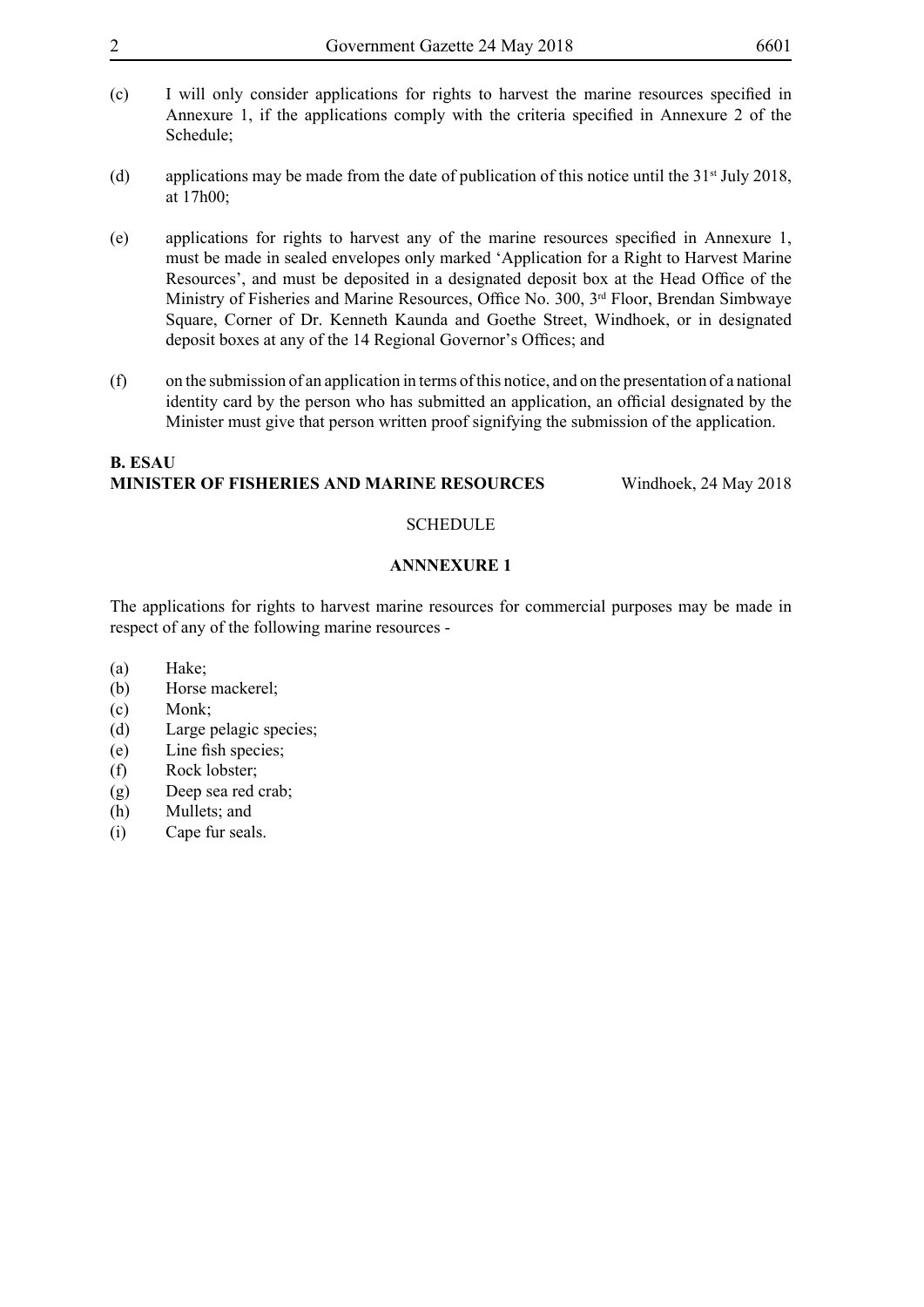#### **ANNEXURE 2 CRITERIA FOR APPLICATIONS FOR RIGHTS TO HARVEST MARINE RESOURCES: MARINE RESOURCES ACT, 2000**

- 1. Applications for rights to harvest marine resources specified in Annexure 1 must provide information on the criteria specified in this Annexure.
- 2. The information required to be submitted in respect of applications must only be provided as outlined under the column 'Documents – Means of Verification' as outlined in this Annexure and in the manner prescribed in the Regulations.
- 3. For the purpose of this Annexure "The Regulations" means the Regulations Relating to the Exploitation of Marine Resources published in Government Notice No. 241 of 7 December 2001, as amended by Government Notice No. 63 of 30 April 2015, Government Notice No. 55 of 1 April 2016 and Government Notice No. 93 of 24 May 2018.

|    | <b>CRITERIA</b>                      |    | <b>DOCUMENTS - MEANS OF VERIFICATION</b>                                                                                                                                                                                                                                                                              |
|----|--------------------------------------|----|-----------------------------------------------------------------------------------------------------------------------------------------------------------------------------------------------------------------------------------------------------------------------------------------------------------------------|
| 1. | Whether or not<br>the applicant is a | 1. | In the form titled Document 1 in Annexure A to the Regulations –                                                                                                                                                                                                                                                      |
|    | Namibian citizen.                    |    | indicate all names and citizenship of natural persons who are<br>(a)<br>shareholders in the applicant and its associated legal entities, if any;                                                                                                                                                                      |
|    |                                      |    | (b)<br>for Namibian citizen shareholders in the applicant, indicate the<br>name, identity card number, telephone number, district, constituency,<br>region, citizenship, their % shares, and if they are citizen by -<br>birth or descent; or<br>Ĺ.<br>ii.<br>naturalization;                                         |
|    |                                      |    | indicate the % of total shares in the applicant held by natural persons,<br>(c)<br>close corporation or trust(s).                                                                                                                                                                                                     |
|    |                                      | 2. | Natural persons who are currently shareholders in respect of rights granted<br>in terms of section 33 of the Marine Resources Act, 2000, where such<br>rights will not have attained 20 years from their date of first issue until 31<br>December 2019, are not eligible to apply for rights in terms of this notice. |
|    |                                      | 3. | Only companies established in terms of section $20(1)(a)$ of the Companies<br>Act, 2004 (Act No. 28 of 2004), and which are registered as "(Proprietary)<br>Limited ((Pty) Ltd), are eligible to apply for rights in terms of this notice.                                                                            |
|    |                                      | 4. | Natural persons, companies not having a share capital, section 21<br>companies and trusts may be incorporated as shareholders under an<br>applicant.                                                                                                                                                                  |
|    |                                      | 5. | Companies listed in any stock exchange are not eligible to apply a right in<br>terms of this notice or to be part of a shareholding structure of an applicant.                                                                                                                                                        |
|    |                                      | 6. | Where a trust is part of the shareholding structure of an applicant, the<br>trusts must be managed by the beneficiaries through trustees appointed by<br>the beneficiaries.                                                                                                                                           |
|    |                                      | 7. | The documents referred to in the form titled Document 1 in Annexure A to<br>the Regulations must be attached to every application.                                                                                                                                                                                    |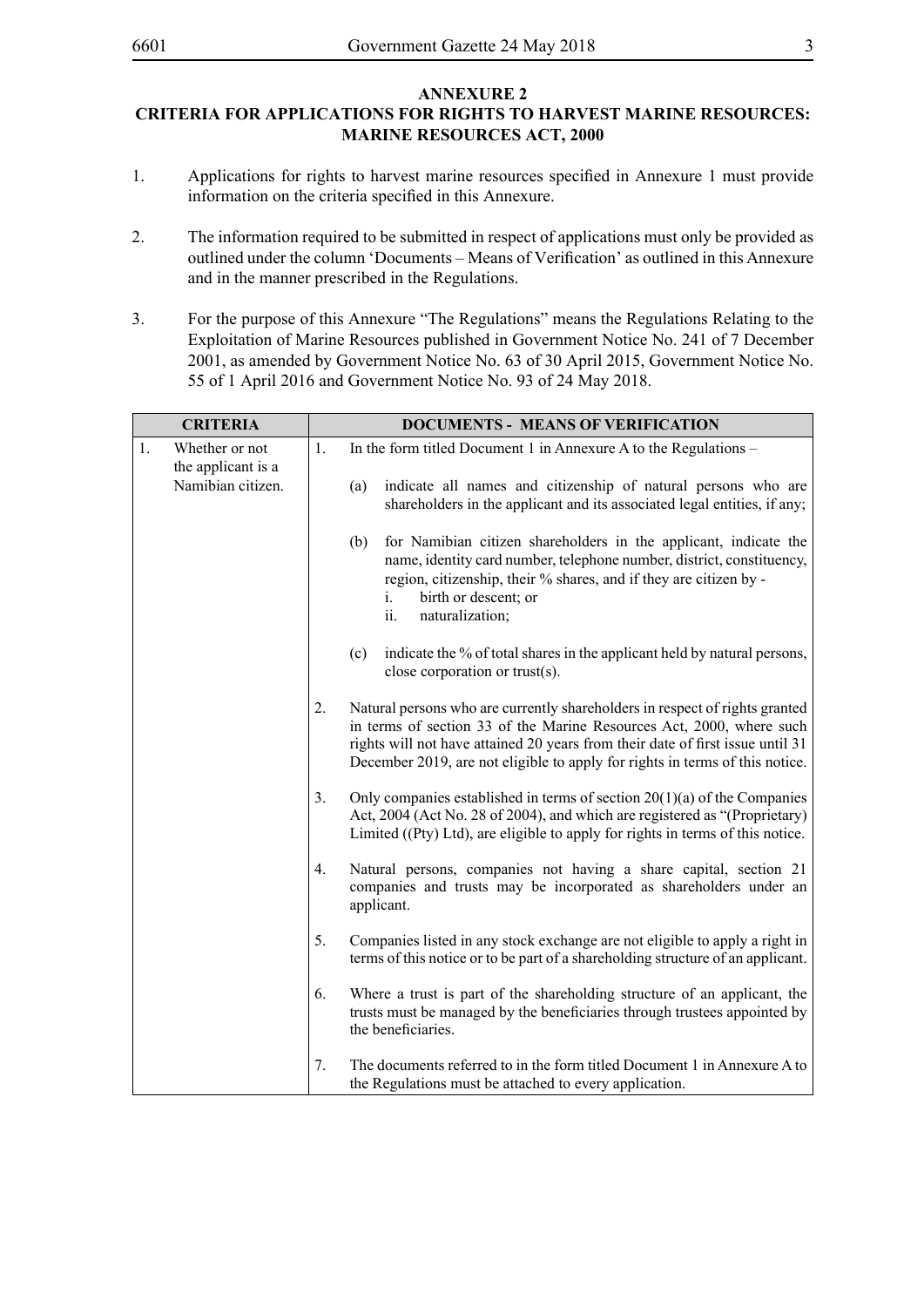| ۰. |  |
|----|--|
|----|--|

| 2.             | Where the applicant<br>is a company, the<br>extent to which the<br>beneficial control of<br>the company vests<br>in the Namibian<br>citizens. | 1.<br>2. | Where an applicant previously held or currently holds a right in terms<br>of section 33 of the Marine Resources Act, 2000, which right is about to<br>expire the applicant must attach evidence of compliance to the conditions<br>of the previous or current right in terms of shareholding.<br>In the form titled Document 2 in Annexure A to the Regulations -<br>indicate if the applicant intends to undertake harvesting, processing<br>(a)<br>or marketing operations alone, or in partnership with other companies |
|----------------|-----------------------------------------------------------------------------------------------------------------------------------------------|----------|----------------------------------------------------------------------------------------------------------------------------------------------------------------------------------------------------------------------------------------------------------------------------------------------------------------------------------------------------------------------------------------------------------------------------------------------------------------------------------------------------------------------------|
|                |                                                                                                                                               |          | or persons; and                                                                                                                                                                                                                                                                                                                                                                                                                                                                                                            |
|                |                                                                                                                                               |          | (b)<br>if the applicant company intends to partner with any other company<br>in its operations, indicate the current or intended % shares of the<br>applicant in the company it intends to partner with.                                                                                                                                                                                                                                                                                                                   |
| 3 <sub>1</sub> | The beneficial                                                                                                                                | 1.       | In the form titled Document 3 in Annexure A to the Regulations -                                                                                                                                                                                                                                                                                                                                                                                                                                                           |
|                | ownership of any<br>vessel which will<br>be used by the<br>applicant.                                                                         |          | indicate if the applicant -<br>(a)<br>has sole ownership of a fishing vessel;<br>i.<br>ii.<br>owns, or intends to own a fishing vessel in partnership with<br>others; or<br>plans to charter a fishing vessel for its operations;<br>iii.                                                                                                                                                                                                                                                                                  |
|                |                                                                                                                                               |          | if the applicant owns a fishing vessel in partnership with others,<br>(b)<br>indicate -<br>the flag status of the vessel;<br>i.<br>the applicant shareholding in the vessel; and<br>ii.<br>iii.<br>% Namibian citizens shareholding in the entire fishing vessel<br>ownership; and                                                                                                                                                                                                                                         |
|                |                                                                                                                                               |          | if the applicant plans to charter a fishing vessel, indicate -<br>(c)<br>the flag status of the vessel; and<br>i.<br>ii.<br>% Namibian shareholding in the vessel.                                                                                                                                                                                                                                                                                                                                                         |
|                |                                                                                                                                               | 2.       | The fishing vessel to be used or chartered by the applicant must be licensed<br>and registered in Namibia for the purpose of harvesting marine resources<br>for commercial purposes.                                                                                                                                                                                                                                                                                                                                       |
|                |                                                                                                                                               | 3.       | Attach the licensing and registration documents, referred to in the form<br>titled Document 3 in Annexure A to the Regulations, with every application.                                                                                                                                                                                                                                                                                                                                                                    |
| 4.             | The ability of the<br>applicant to exercise<br>the right in a<br>satisfactory manner.                                                         |          | As indicated in form titled Document 4 in Annexure A to the Regulations, attach<br>a business plan. The business plan must be for a minimum period of 10 years.<br>In addition to other standard aspects of a business plan, the business plan must<br>include details on -                                                                                                                                                                                                                                                |
|                |                                                                                                                                               | (a)      | the capacity (financial, human resources and assets) of the applicant to<br>undertake fishing, fish processing and fish marketing operations;                                                                                                                                                                                                                                                                                                                                                                              |
|                |                                                                                                                                               | (b)      | if any of the capacity referred to in paragraph (a) has not yet been acquired,<br>the business plan must indicate proposed timelines for realizing such<br>capacities; and                                                                                                                                                                                                                                                                                                                                                 |
|                |                                                                                                                                               | (c)      | the role of all shareholders in the applicant in the day-to-day operations of<br>the proposed business.                                                                                                                                                                                                                                                                                                                                                                                                                    |

 $\overline{a}$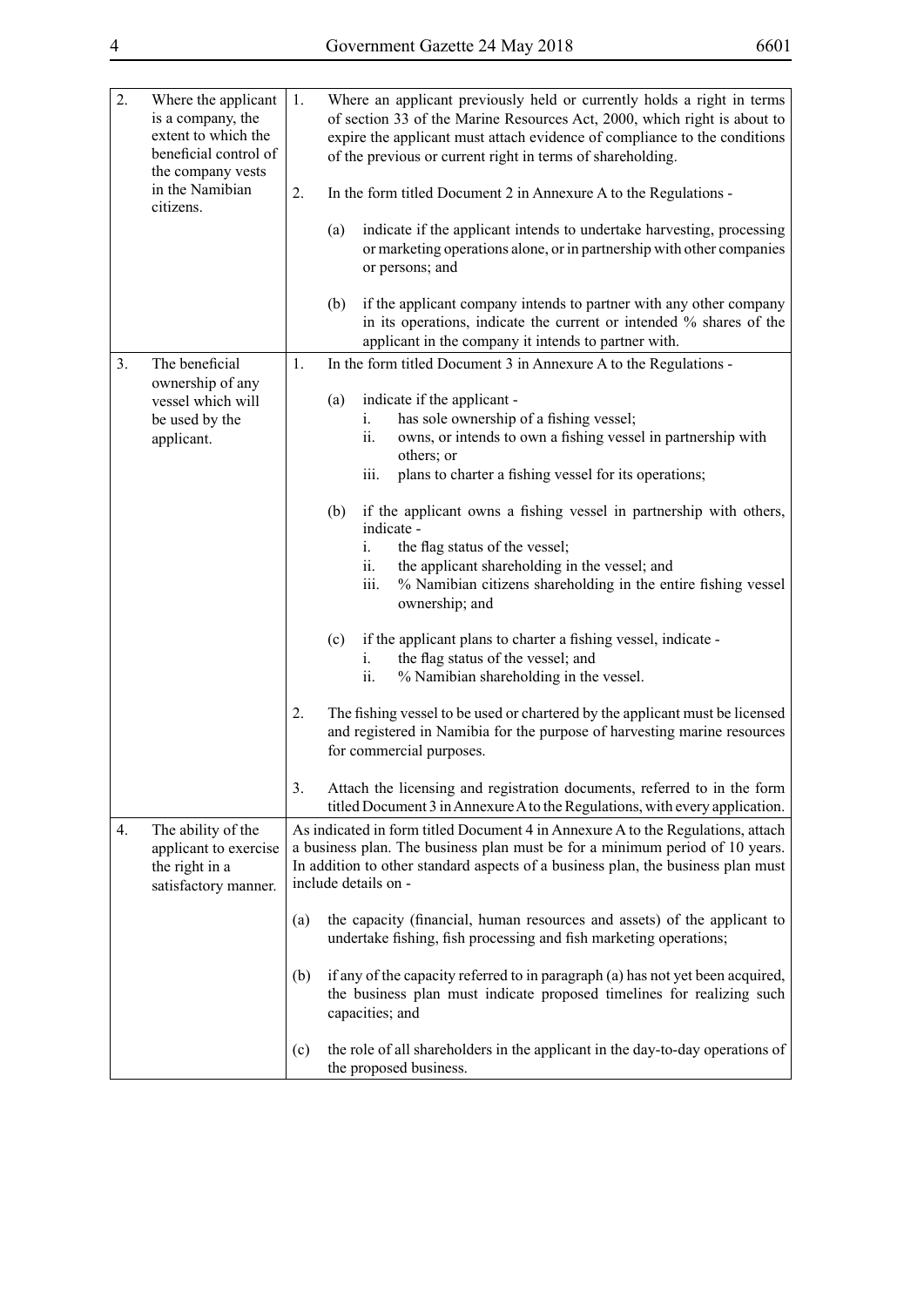| 5. | The advancement                                                                                                                                          | In the form titled Document 5 in Annexure A to the Regulations – |                                                                                                                                                                                                                                                                                                                                                                                                                                                                                                                       |  |  |  |  |
|----|----------------------------------------------------------------------------------------------------------------------------------------------------------|------------------------------------------------------------------|-----------------------------------------------------------------------------------------------------------------------------------------------------------------------------------------------------------------------------------------------------------------------------------------------------------------------------------------------------------------------------------------------------------------------------------------------------------------------------------------------------------------------|--|--|--|--|
|    | of persons in<br>Namibia who have<br>been socially,<br>economically or                                                                                   | (a)                                                              | indicate the % shares in the applicant held by previously<br>disadvantaged Namibians;                                                                                                                                                                                                                                                                                                                                                                                                                                 |  |  |  |  |
|    | educationally<br>disadvantaged by<br>discriminatory laws<br>or practices which<br>were enacted or<br>practiced before the<br>independence of<br>Namibia. | (b)                                                              | indicate the % shares in the applicant held by<br>previously<br>disadvantaged Namibian, who are -<br>"veterans" as defined in section 1 of the Veterans Act, 2008<br>i.<br>(Act No. 2 of 2008);<br>ii.<br>living in economically marginalized communities;<br>iii.<br>women;<br>"youth" as defined in the National Youth Council Act, 2009<br>iv.<br>(Act No. 3 of 2009); or<br>people living with "disabilities" as defined in section 1 of the<br>V.<br>National Disability Council Act, 2004 (Act No. 26 of 2004); |  |  |  |  |
|    |                                                                                                                                                          | (c)                                                              | indicate the % shares in the applicant owned and managed by<br>workers through workers trusts;                                                                                                                                                                                                                                                                                                                                                                                                                        |  |  |  |  |
|    |                                                                                                                                                          | (d)                                                              | if the applicant owns shares in a fishing vessel, indicate the % of the<br>shares which are owned by previously disadvantaged persons;                                                                                                                                                                                                                                                                                                                                                                                |  |  |  |  |
|    |                                                                                                                                                          | (e)                                                              | if the fishing vessel ownership shares are held by previously<br>disadvantaged persons, if any, indicate the % of these shares held by<br>previously disadvantaged Namibians, who are -                                                                                                                                                                                                                                                                                                                               |  |  |  |  |
|    |                                                                                                                                                          |                                                                  | "veterans" as defined in section 1 of the Veterans Act, 2008<br>i.<br>(Act No. 2 of 2008);<br>living in economically marginalized communities;<br>Ĥ.<br>iii.<br>women;<br>"youth" as defined in the National Youth Council Act, 2009<br>iv.<br>(Act No. 3 of 2009); or<br>people living with "disabilities" as defined in section 1 of the                                                                                                                                                                            |  |  |  |  |
|    |                                                                                                                                                          |                                                                  | V.<br>National Disability Council Act, 2004 (Act No. 26 of 2004);                                                                                                                                                                                                                                                                                                                                                                                                                                                     |  |  |  |  |
|    |                                                                                                                                                          | (f)                                                              | indicate the % shares in the fishing vessel owned and managed by<br>workers through workers trusts;                                                                                                                                                                                                                                                                                                                                                                                                                   |  |  |  |  |
|    |                                                                                                                                                          | (g)                                                              | for the purpose of paragraphs $(a) - (f)$ above, attach a table with all<br>the names, identity number, telephone number, traditional authority,<br>district, constituency, and region of each shareholder or trustee; and                                                                                                                                                                                                                                                                                            |  |  |  |  |
|    |                                                                                                                                                          | (h)                                                              | all shareholding must be evidenced by a share certificate, issued in<br>terms of applicable legislation.                                                                                                                                                                                                                                                                                                                                                                                                              |  |  |  |  |
| 6. | Regional<br>development within<br>Namibia.                                                                                                               | 1.                                                               | In the form titled Document 6 in Annexure A to the Regulations indicate,<br>the % of shares in the applicant held by persons from any of the 14 regions<br>in Namibia.                                                                                                                                                                                                                                                                                                                                                |  |  |  |  |
|    |                                                                                                                                                          | 2.                                                               | If the applicant is already investing in fisheries, indicate in the form titled<br>Document 7 in Annexure A to the Regulations, the amount of investments<br>(in N\$) in each of the 14 regions in Namibia. Attach a list/inventory and<br>values (from valuation reports) for each investment.                                                                                                                                                                                                                       |  |  |  |  |
|    |                                                                                                                                                          | 3.                                                               | Indicate, in the business plan, how the applicant plans to undertake<br>enterprise development for previously disadvantaged persons in the<br>regions.                                                                                                                                                                                                                                                                                                                                                                |  |  |  |  |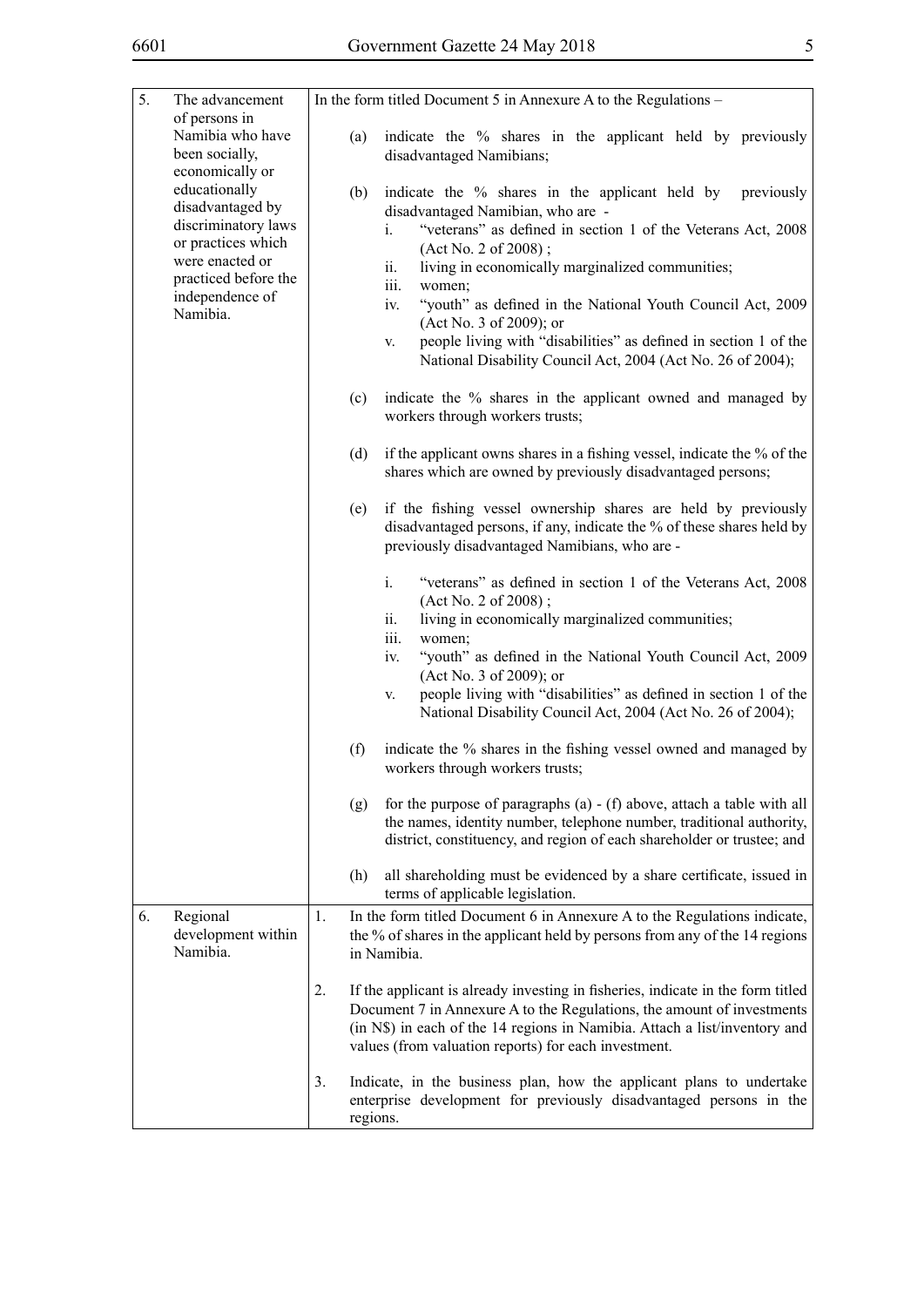| 7. | Socio-economic<br>concerns;                                  |                                                                                                                                                                                                        |                                                                                                                                                                                                                                                              |  |  |  |  |
|----|--------------------------------------------------------------|--------------------------------------------------------------------------------------------------------------------------------------------------------------------------------------------------------|--------------------------------------------------------------------------------------------------------------------------------------------------------------------------------------------------------------------------------------------------------------|--|--|--|--|
|    | $7(a)$ : Contribution to<br>Employment per<br>metric ton     | 1.                                                                                                                                                                                                     | This criteria only applies to applicants who are already investing in<br>Namibia fisheries.                                                                                                                                                                  |  |  |  |  |
|    |                                                              | $2_{\cdot}$                                                                                                                                                                                            | If the applicant has investments in the fisheries, indicate in the form titled<br>Document 8 in Annexure A to the Regulations –                                                                                                                              |  |  |  |  |
|    |                                                              | (a)                                                                                                                                                                                                    | the total number of Namibian citizen jobs, their salaries or wages, and<br>their total payroll in N\$ (attach payroll); and                                                                                                                                  |  |  |  |  |
|    |                                                              | (b)                                                                                                                                                                                                    | the total number of Namibian jobs per metric ton of quota allocated in<br>2017, if any.                                                                                                                                                                      |  |  |  |  |
|    | 7(b): Value addition                                         | Describe, in the business plan referred to in the form titled Document 4 in<br>Annexure A to the Regulations, the planned value addition products and plans to<br>achieve them in your business model. |                                                                                                                                                                                                                                                              |  |  |  |  |
|    | 7(c): Preferential<br>Procurement                            |                                                                                                                                                                                                        | Describe, in the business plan referred to in the form titled Document 4 in<br>Annexure A to the Regulations, how the applicant plans to procure goods and<br>services for operations especially from previously disadvantaged persons, where<br>applicable. |  |  |  |  |
|    | 7(d): Corporate Social<br>Responsibility                     | 1.                                                                                                                                                                                                     | Describe, in the business plan referred to in the form titled Document 4 in<br>Annexure A to the Regulations, the planned corporate social responsibilities<br>and plans to achieve them in the business model.                                              |  |  |  |  |
|    |                                                              | 2.                                                                                                                                                                                                     | Attach letter of support on this from target institutions or communities.                                                                                                                                                                                    |  |  |  |  |
| 8. | The contribution of<br>marine resources to<br>food security. |                                                                                                                                                                                                        | Describe, in the business plan referred to in the form titled Document 4 in<br>Annexure A to the Regulation, the plans by the applicant to contribute to food<br>security (for example local fish sales and fish donations).                                 |  |  |  |  |
|    |                                                              |                                                                                                                                                                                                        |                                                                                                                                                                                                                                                              |  |  |  |  |

#### **MINISTRY OF FISHERIES AND MARINE RESOURCES**

No. 93 2018

#### AMENDMENT OF REGULATIONS RELATING TO THE EXPLOITATION OF MARINE RESOURCES: MARINE RESOURCES ACT, 2000

In terms of section 61 read with section 33(2) of the Marine Resources Act, 2000 (Act No. 27 of 2000), I have made the regulations set out in the Schedule.

#### **B. ESAU MINISTER OF FISHERIES AND MARINE RESOURCES** Windhoek, 24 May 2018

#### **Definitions**

**1.** In these regulations, "the Regulations" means the Regulations Relating to the Exploitation of Marine Resources published in Government Notice No. 241 of 7 December 2001, as amended by Government Notice No. 63 of 30 April 2015 and Government Notice No. 55 of 1 April 2016.

**SCHEDULE** 

#### **Amendment of regulation 2 of the Regulations**

- **2.** Regulation 2 of the Regulations is amended -
- (a) by the substitution for subregulation (1) of the following subregulation: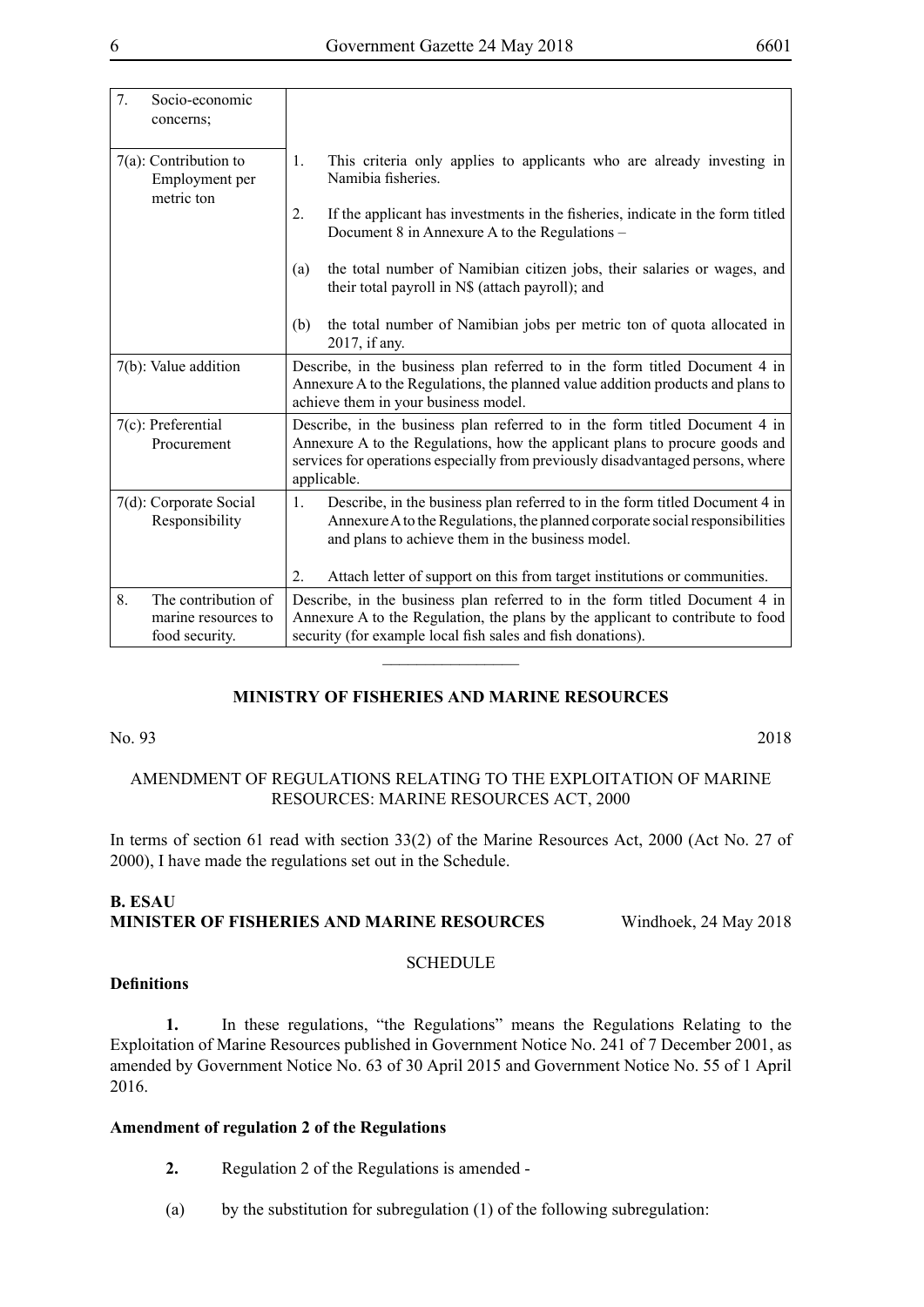"(1) An application for an exploratory right or a quota under the Act must be made to the Permanent Secretary -

- (a) in respect of an exploratory right, in the form set out in Annexure B; and
- (b) in respect of a quota, in the form set out in Annexure C."; and
- (b) by the insertion of the following subregulation after subregulation (1).
	- "(1A) An application for a right under section 33 of the Act, must -
	- (a) comply with the requirements of the notice issued under section 33(1) of the Act;
	- (b) be made in the forms substantially corresponding with the forms set out in Annexure A.". and
	- (c) be made to the Minister.".

#### **Amendment of Annexure A to the Regulations**

**3.** The Regulations are amended by the substitution for Annexure A to the Regulations of the following Annexure: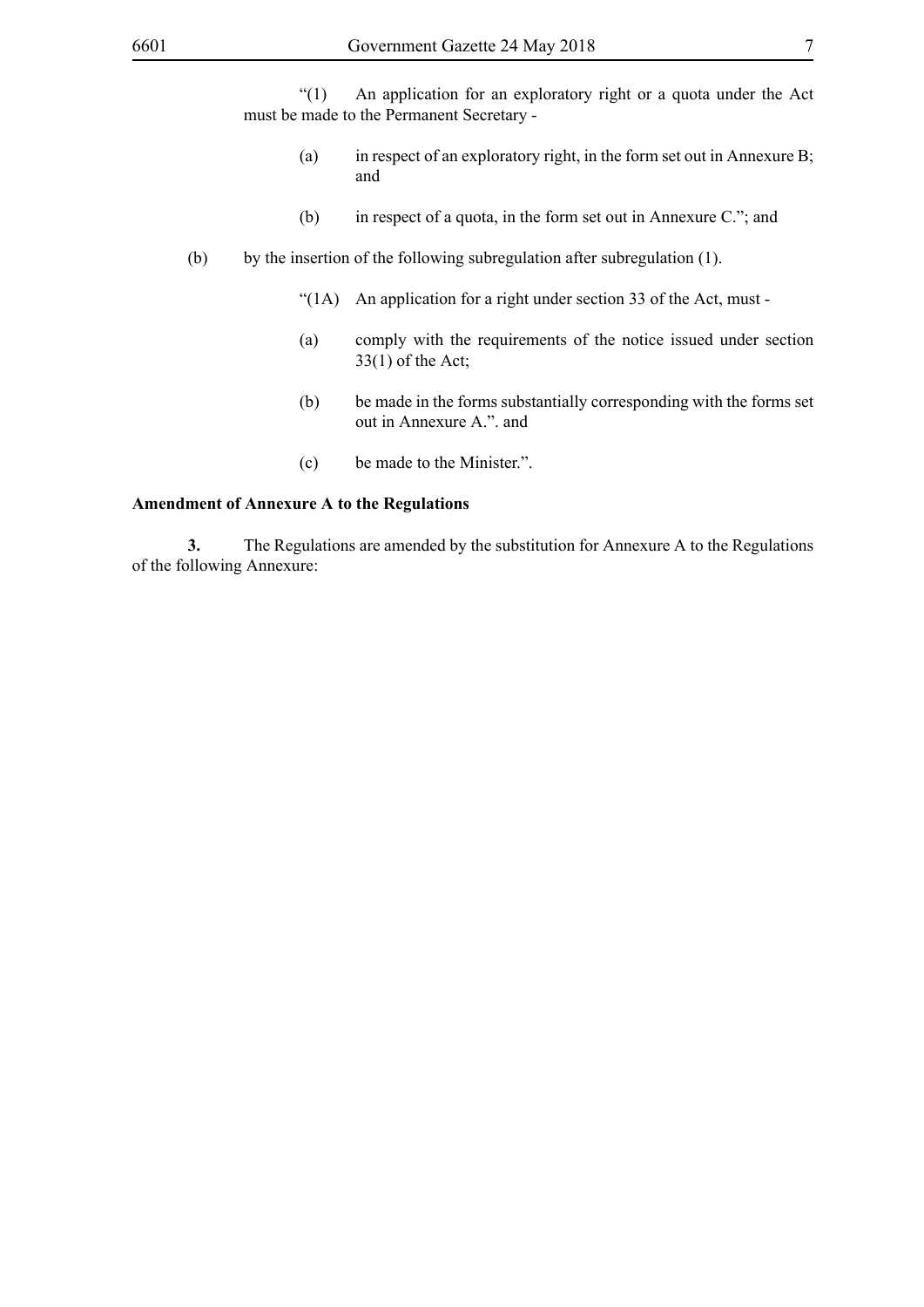#### **"ANNEXURE A FORMAT OF DOCUMENTS TO BE INCLUDED IN EACH APPLICATION FOR A RIGHT TO HARVEST MARINE RESOURCES**

#### **FORM 1A**



#### **REPUBLIC OF NAMIBIA**

#### **MINISTRY OF FISHERIES AND MARINE RESOURCES**

#### **Marine Resources Act, 2000**

#### **APPLICATION FOR A RIGHT TO HARVEST MARINE RESOURCES FOR COMMERCIAL PURPOSES**

| (a separate application must be submitted for each species or fishery for which a right is sought)                                                                                                               |
|------------------------------------------------------------------------------------------------------------------------------------------------------------------------------------------------------------------|
| I, the undersigned, hereby apply for the right to harvest the species or fisheries cited above and declare<br>that the particulars furnished are to the best of my knowledge and belief correct in all respects. |

Signature Place Date

........................................ ........................................ ........................................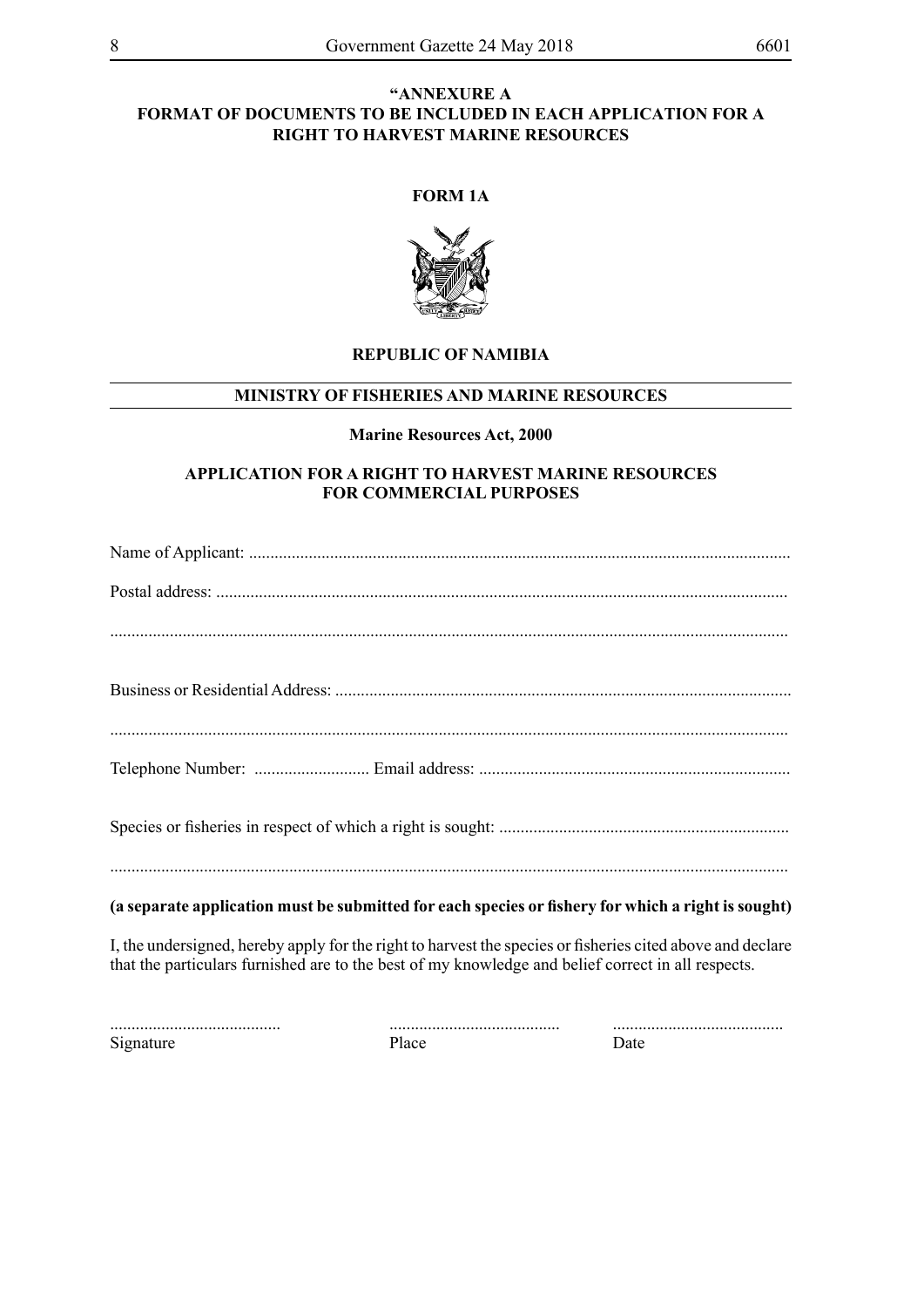#### **DOCUMENT 1 APPLICATION FOR A RIGHT TO HARVEST MARINE RESOUCES IN TERMS OF SECTION 33 OF THE MARINE RESOURCES ACT, 2000**

Date: Postal address: Physical address: Telephone (plus contact mobile number): Contact Email address:

| No.            | <b>Name</b>                                                                             | Citizenship:<br>(if Namibian, indicate if a) by birth<br>or descent or b) naturalization) | $\frac{0}{0}$<br>shares |
|----------------|-----------------------------------------------------------------------------------------|-------------------------------------------------------------------------------------------|-------------------------|
|                | For all shareholders in the applicant company                                           |                                                                                           |                         |
|                | List all names of natural persons shareholders:                                         |                                                                                           |                         |
|                |                                                                                         |                                                                                           |                         |
| 2              |                                                                                         |                                                                                           |                         |
|                | (add more rows as appropriate)                                                          |                                                                                           |                         |
|                | Other legal entities who are shareholders in the<br>applicant company; e.g. trusts, CC, |                                                                                           |                         |
|                | Name of legal entity                                                                    |                                                                                           |                         |
|                | Names of natural persons in the legal entity                                            |                                                                                           |                         |
|                |                                                                                         |                                                                                           |                         |
| $\overline{2}$ |                                                                                         |                                                                                           |                         |
|                | (add more rows as appropriate)                                                          |                                                                                           |                         |

#### **SHAREHOLDING OF APPLICANT COMPANY**

Signed at ....................................... (place) on ............ day of ............................... (month) 2018 (date), by: ........................................ (name), being duly authorized to make this application for a right to harvest marine resources for commercial purposes, at a properly convened meeting of directors of (name of the applicant company), held on ............................ (date) at ......................................(place).

........................................................................... (signature)

Countersigned by Chairperson / Director of the Applicant Company:

............................................................... (name) ................................................................. (signature) AND STAMP of applicant company.

............................................................... (date)

#### *Please attach to DOCUMENT 1:*

- (a) Copies of all company registration certificates of applicant company, and associated legal entities (trusts, CCs and others), if any;
- (b) Copies of Memorandum and Articles of Association of the applicant company;
- (c) Copies of shareholders agreement;
- (d) Copies of share certificates of all shareholders;
- (e) Copies of ID cards of all shareholders; and
- (f) Copies of certificates of good standing of applicant and shareholding companies with Namibia revenue authorities and other relevant authorities.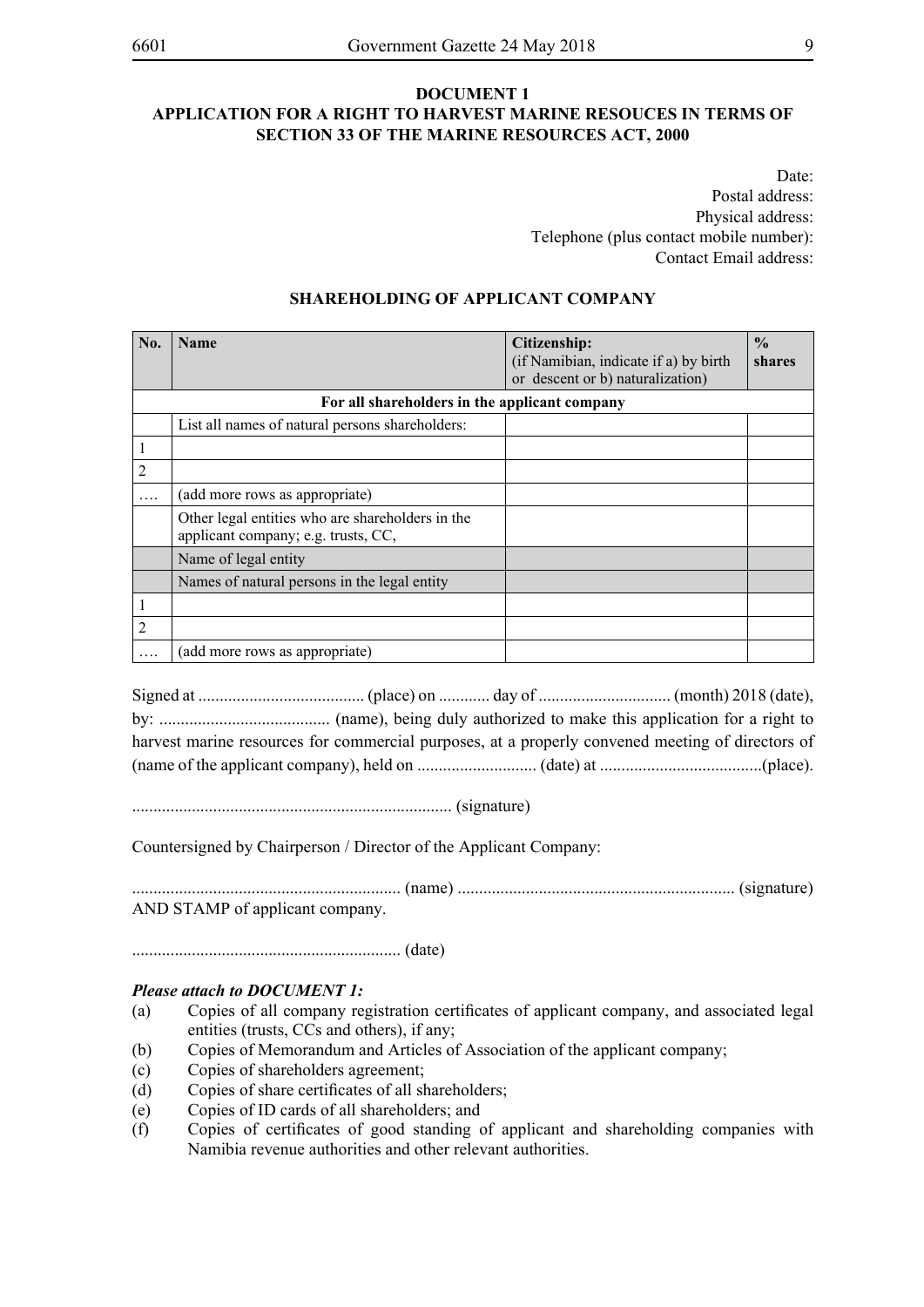#### **DOCUMENT 2 APPLICATION FOR A RIGHT TO HARVEST MARINE RESOUCES IN TERMS OF SECTION 33 OF THE MARINE RESOURCES ACT, 2000**

Date: Postal address: Physical address: Telephone (plus contact mobile number): Contact Email address:

#### **COMPANY BENEFICIAL OWNERSHIP**

|                                     |                    | Does the applicant company plan to undertake this activity: |                                         |                                 |                                               |                                         |  |  |
|-------------------------------------|--------------------|-------------------------------------------------------------|-----------------------------------------|---------------------------------|-----------------------------------------------|-----------------------------------------|--|--|
| <b>Activity</b>                     | Alone?<br>(Yes/No) | <b>Through Joint Venture</b><br>(JV)?                       |                                         | Through shareholding?           |                                               |                                         |  |  |
|                                     |                    | JV<br>Name                                                  | % Namibian<br>shareholding in<br>the JV | Names of each<br>partner        | % Namibian<br>shareholding of<br>each partner | Overall $%$<br>Namibian<br>shareholding |  |  |
| Fishing<br><i><b>Operations</b></i> |                    |                                                             |                                         |                                 |                                               |                                         |  |  |
|                                     |                    |                                                             |                                         | (add other rows as appropriate) |                                               |                                         |  |  |
| On-shore<br>Processing              |                    |                                                             |                                         |                                 |                                               |                                         |  |  |
|                                     |                    | (add other rows as appropriate)                             |                                         |                                 |                                               |                                         |  |  |
| Marketing                           |                    |                                                             |                                         |                                 |                                               |                                         |  |  |
|                                     |                    |                                                             |                                         | (add other rows as appropriate) |                                               |                                         |  |  |

Signed at ....................................... (place) on ............ day of ............................... (month) 2018 (date), by: ........................................ (name), being duly authorized to make this application for a right to harvest marine resources for commercial purposes, at a properly convened meeting of directors of (name of the applicant company), held on ............................ (date) at ......................................(place).

........................................................................... (signature)

Countersigned by Chairperson / Director of the Applicant Company:

............................................................... (name) ................................................................. (signature) AND STAMP of applicant company.

............................................................... (date)

#### *Please attach to DOCUMENT 2:*

- (a) All agreements and resolutions of Boards of Directors as appropriate;
- (b) Share certificates of all shareholders;
- (c) Attach memorandum and articles of association of the applicant company, shareholders agreement and any other relevant agreement; and
- (d) Copies of certificates of good standing of applicant company and shareholding companies with Namibia revenue authorities and other relevant authorities.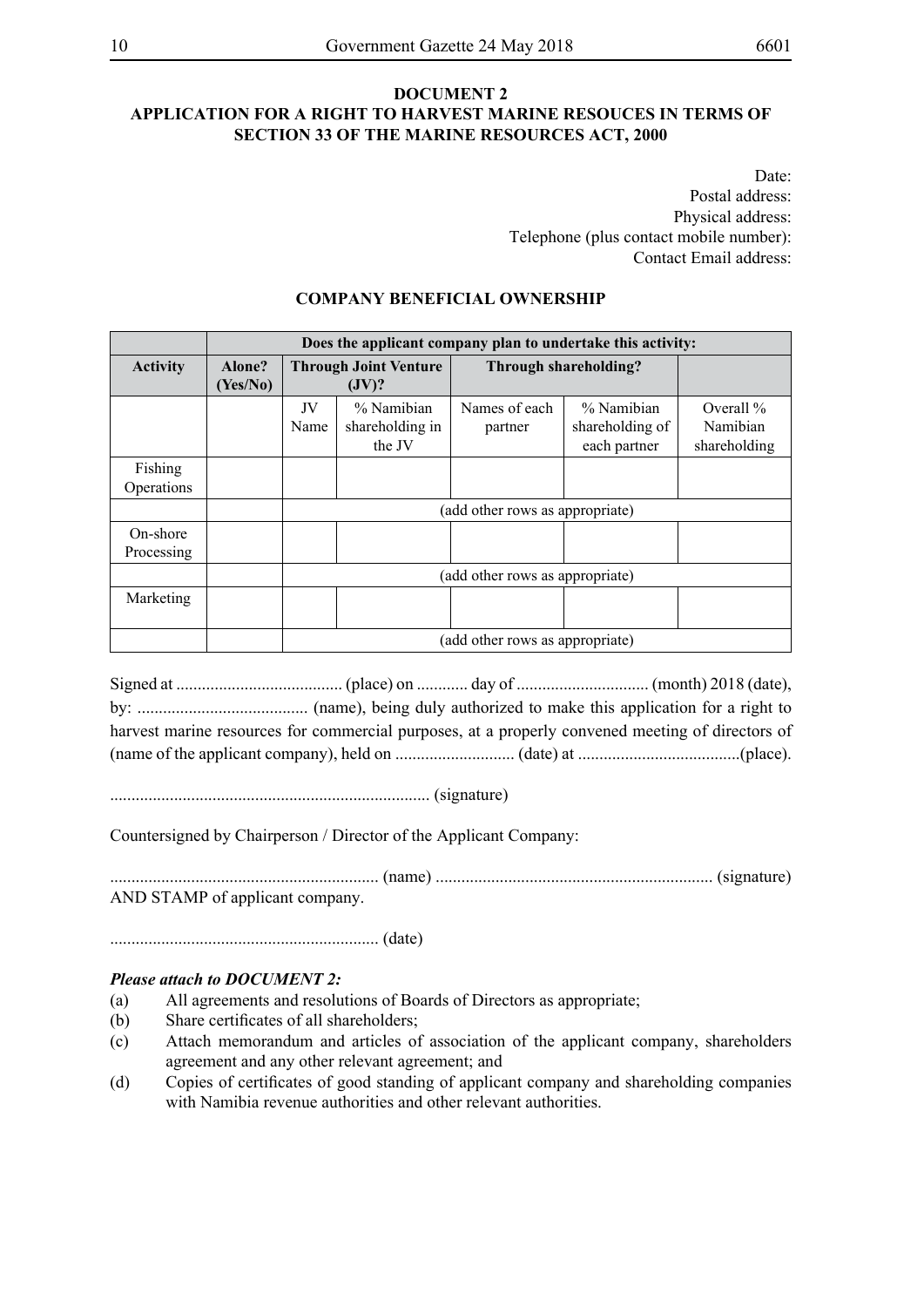#### **DOCUMENT 3 APPLICATION FOR A RIGHT TO HARVEST MARINE RESOUCES IN TERMS OF SECTION 33 OF THE MARINE RESOURCES ACT, 2000**

Date: Postal address: Physical address: Telephone (plus contact mobile number): Contact Email address:

|                                            |                                  | Does the applicant company: |                                                                                     |                                           |                                                                |                                                            |  |  |  |  |
|--------------------------------------------|----------------------------------|-----------------------------|-------------------------------------------------------------------------------------|-------------------------------------------|----------------------------------------------------------------|------------------------------------------------------------|--|--|--|--|
| Own a fishing vessel?                      |                                  |                             | Have (or plan to have)<br>access to a fishing vessel<br>through Joint Venture<br>JV | Own a fishing vessel through shareholding |                                                                |                                                            |  |  |  |  |
| As a sole<br>owner? Yes<br>/N <sub>0</sub> | Name(s)<br>/Flag of<br>vessel(s) |                             | % Namibian<br>shareholding in<br>the JV                                             | Name and flag<br>status of each<br>vessel | % of<br>applicant<br>company<br>shareholding in<br>each vessel | Overall $\%$<br>Namibian<br>shareholding in<br>each vessel |  |  |  |  |
|                                            |                                  |                             |                                                                                     |                                           |                                                                |                                                            |  |  |  |  |
|                                            |                                  |                             |                                                                                     |                                           |                                                                |                                                            |  |  |  |  |
|                                            |                                  |                             |                                                                                     |                                           |                                                                |                                                            |  |  |  |  |

#### **FISHING VESSEL BENEFICIAL OWNERSHIP**

Signed at ....................................... (place) on ............ day of ............................... (month) 2018 (date), by: ........................................ (name), being duly authorized to make this application for a right to harvest marine resources for commercial purposes, at a properly convened meeting of directors of (name of the applicant company), held on ............................ (date) at ......................................(place).

........................................................................... (signature)

Countersigned by Chairperson / Director of the Applicant Company:

............................................................... (name) ................................................................. (signature) AND STAMP of applicant company.

............................................................... (date)

#### *Please attach to DOCUMENT 3:*

- (a) All agreements and resolutions of Boards of Directors as appropriate.
- (b) Share certificates of all shareholders, shareholders agreements and any other relevant agreement;
- (c) Memorandum and articles of association of the vessel company;
- (d) Fishing Vessel flag status attestation documents;
- (e) Fishing Vessel licensing and registration documents in terms of applicable Namibian legislation.
- (f) Copies of certificates of good standing of applicant and shareholding companies with Namibia revenue authorities and other relevant authorities.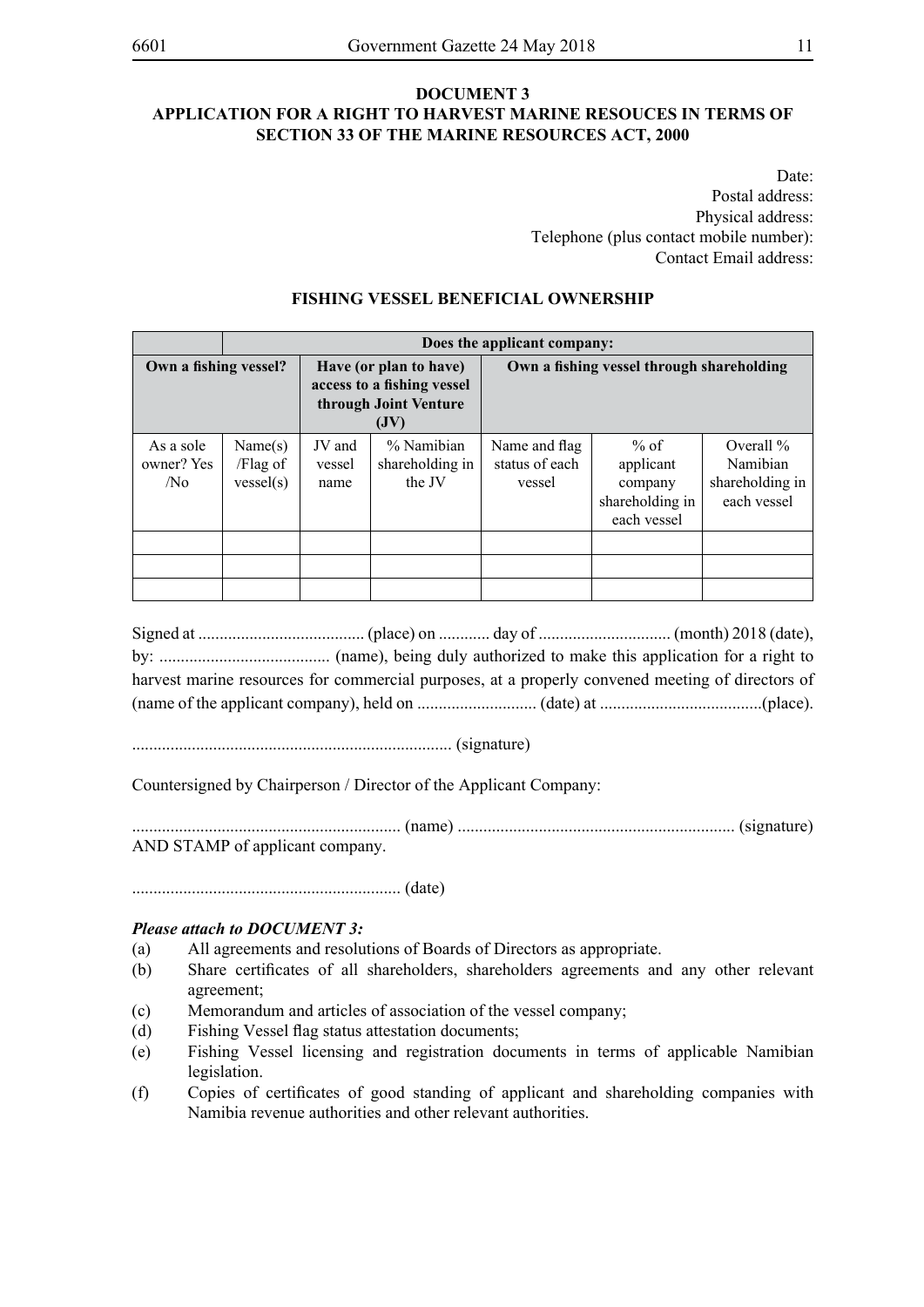#### **DOCUMENT 4 APPLICATION FOR A RIGHT TO HARVEST MARINE RESOUCES IN TERMS OF SECTION 33 OF THE MARINE RESOURCES ACT, 2000**

Date: Postal address: Physical address: Telephone (plus contact mobile number): Contact Email address:

#### **APPLICANT BUSINESS PLAN**

- 1. All applicants must ensure that all aspects required in the business plan are included in the business plan.
- 2. The business plan should be approved by the applicant company.
- 3. The business plan must be approved as follows:

Signed at ....................................... (place) on ............ day of ............................... (month) 2018 (date), by: ........................................ (name), being duly authorized to make this application for a right to harvest marine resources for commercial purposes, at a properly convened meeting of directors of (name of the applicant company), held on ............................ (date) at ......................................(place).

........................................................................... (signature)

Countersigned by Chairperson / Director of the Applicant Company:

............................................................... (name) ................................................................. (signature) AND STAMP of applicant company.

............................................................... (date)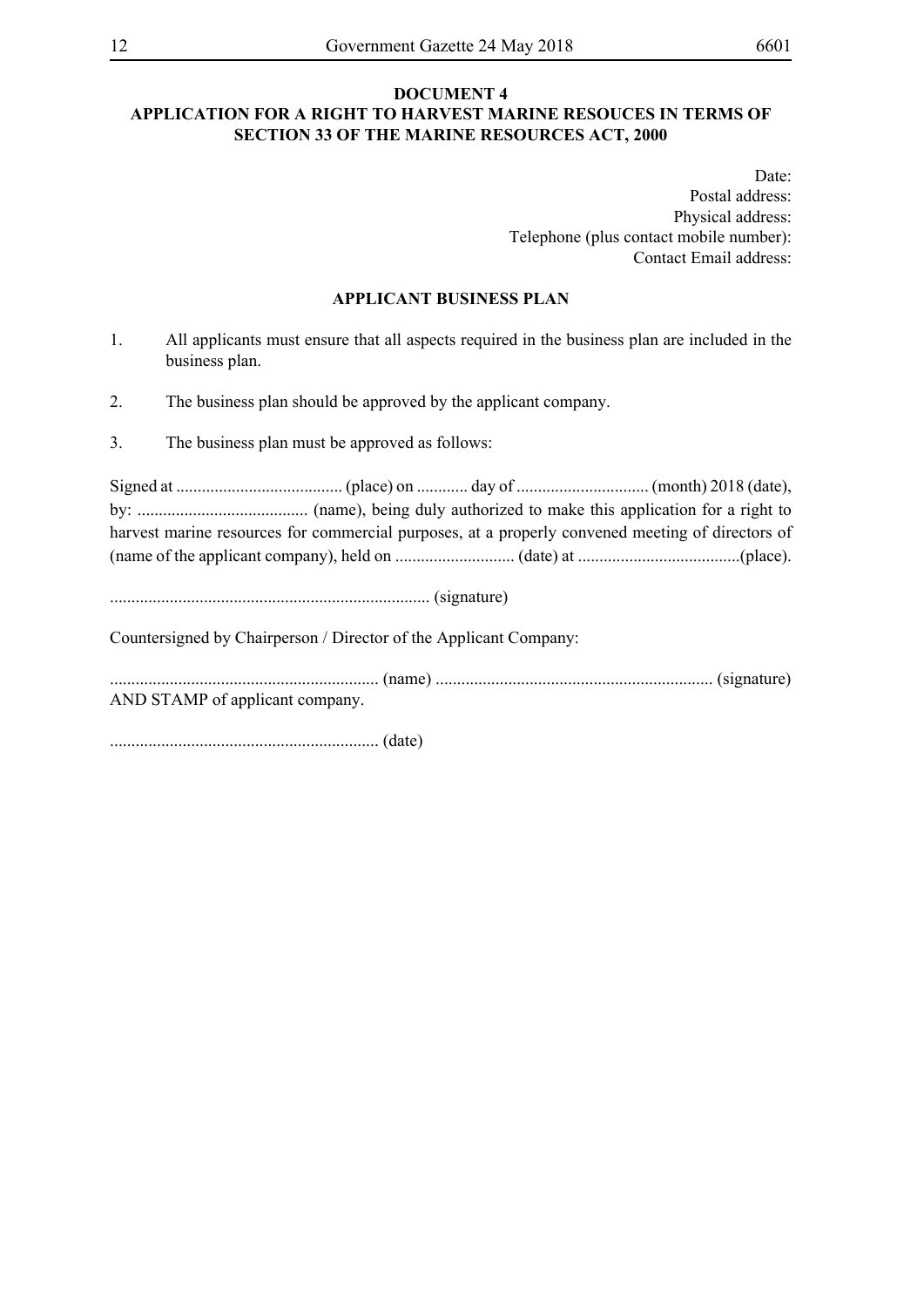#### **DOCUMENT 5 APPLICATION FOR A RIGHT TO HARVEST MARINE RESOUCES IN TERMS OF SECTION 33 OF THE MARINE RESOURCES ACT, 2000**

Date: Postal address: Physical address: Telephone (plus contact mobile number): Contact Email address:

#### **SHAREHOLDING OF PREVIOUSLY DISADVANTAGED NAMIBIANS**

| N <sub>0</sub>      | <b>Name of Preciously</b><br><b>Disadvantaged</b><br>(PD) Namibian<br>citizen | $%$ shares in<br>applicant<br>company | <b>PD</b> and<br>liberation<br>war<br>veteran? | PD and<br>Woman? | PD and<br>youth?           | PD and<br>person living<br>with<br>disability? | PD and<br>living in<br>economically<br>marginalized<br>community |
|---------------------|-------------------------------------------------------------------------------|---------------------------------------|------------------------------------------------|------------------|----------------------------|------------------------------------------------|------------------------------------------------------------------|
| 1                   |                                                                               |                                       |                                                |                  |                            |                                                |                                                                  |
| $\overline{c}$      |                                                                               |                                       |                                                |                  |                            |                                                |                                                                  |
| 3                   |                                                                               |                                       |                                                |                  |                            |                                                |                                                                  |
|                     | Add more rows as appropriate                                                  |                                       |                                                |                  |                            |                                                |                                                                  |
|                     | TOTAL shareholding of<br>each category                                        |                                       |                                                |                  |                            |                                                |                                                                  |
|                     | % shareholding in<br>applicant                                                |                                       |                                                |                  |                            |                                                |                                                                  |
| Category            |                                                                               |                                       |                                                |                  | Number of<br>beneficiaries |                                                | % shares                                                         |
|                     | Individual shareholders who are previously disadvantaged                      |                                       |                                                |                  |                            |                                                |                                                                  |
|                     | <b>Workers Trust</b>                                                          |                                       |                                                |                  |                            |                                                |                                                                  |
| <b>Other Trusts</b> |                                                                               |                                       |                                                |                  |                            |                                                |                                                                  |
|                     | Others (specify)                                                              |                                       |                                                |                  |                            |                                                |                                                                  |
|                     |                                                                               |                                       |                                                |                  |                            |                                                |                                                                  |
|                     | <b>TOTAL</b>                                                                  |                                       |                                                |                  |                            |                                                |                                                                  |

Signed at ....................................... (place) on ............ day of ............................... (month) 2018 (date), by: ........................................ (name), being duly authorized to make this application for a right to harvest marine resources for commercial purposes, at a properly convened meeting of directors of (name of the applicant company), held on ............................ (date) at ......................................(place).

........................................................................... (signature)

Countersigned by Chairperson / Director of the Applicant Company:

............................................................... (name) ................................................................. (signature) AND STAMP of applicant company.

............................................................... (date)

#### *Please attach to DOCUMENT 5:*

- (a) Copies of share certificates of all shareholders; and
- (b) Copies of ID cards of all shareholders.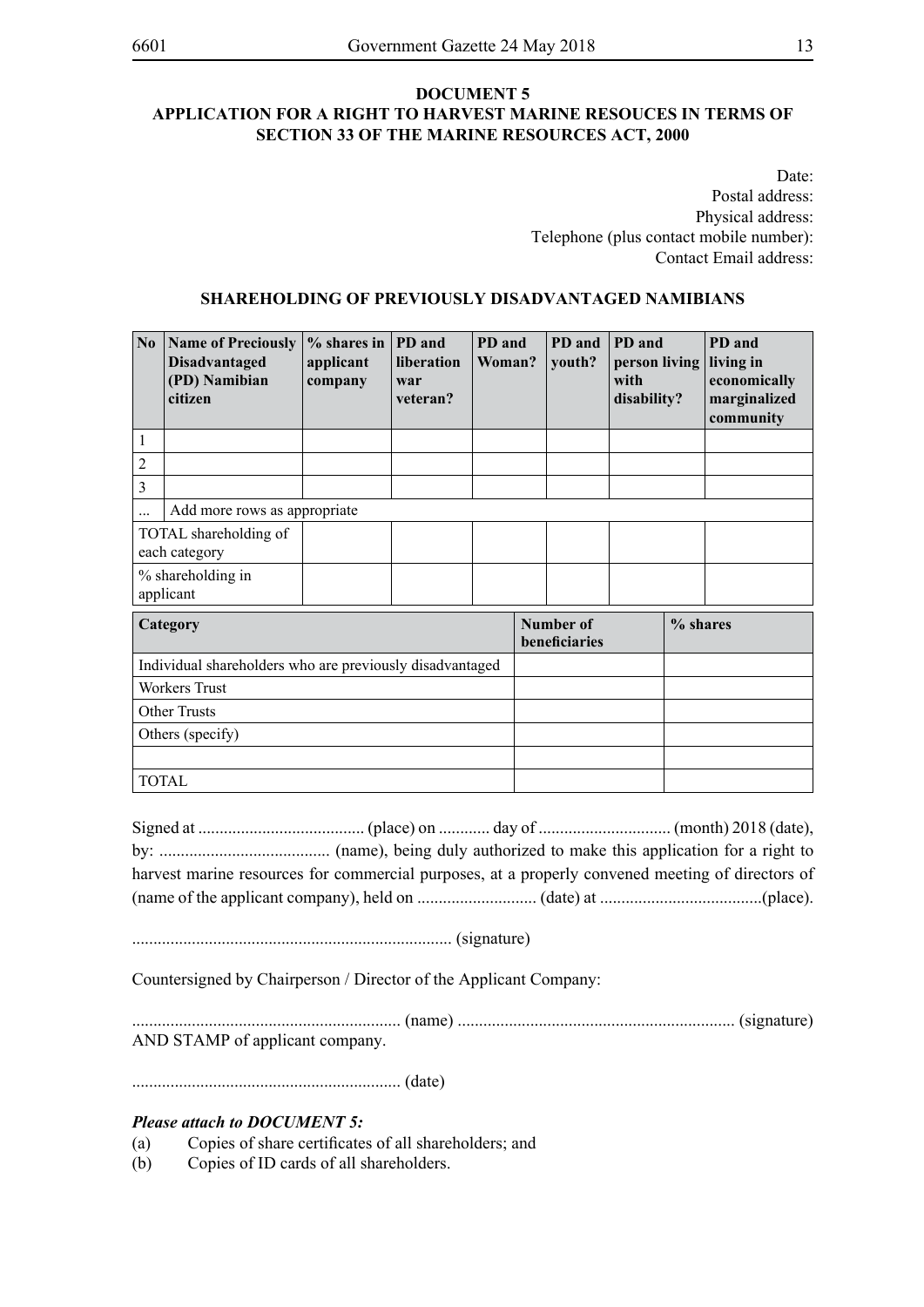#### **DOCUMENT 6 APPLICATION FOR A RIGHT TO HARVEST MARINE RESOUCES IN TERMS OF SECTION 33 OF THE MARINE RESOURCES ACT, 2000**

Date: Postal address: Physical address: Telephone (plus contact mobile number): Contact Email address:

#### **REGIONAL DEVELOPMENT**

| No. | <b>Name of Region</b>                | <b>Name of Shareholder</b> | $%$ shares in<br>applicant<br>company | Total % shares<br>for each region |
|-----|--------------------------------------|----------------------------|---------------------------------------|-----------------------------------|
|     | Erongo                               |                            |                                       |                                   |
|     |                                      |                            |                                       |                                   |
|     |                                      |                            |                                       |                                   |
|     | Khomas                               |                            |                                       |                                   |
|     |                                      |                            |                                       |                                   |
|     |                                      |                            |                                       |                                   |
|     | (insert more rows as<br>appropriate) |                            |                                       |                                   |

|  | harvest marine resources for commercial purposes, at a properly convened meeting of directors of |
|--|--------------------------------------------------------------------------------------------------|
|  |                                                                                                  |

........................................................................... (signature)

Countersigned by Chairperson / Director of the Applicant Company:

............................................................... (name) ................................................................. (signature) AND STAMP of applicant company.

............................................................... (date)

#### *Please attach to DOCUMENT 6:*

- (a) Copies of share certificates of all shareholders; and
- (b) Copies of ID cards of all shareholders.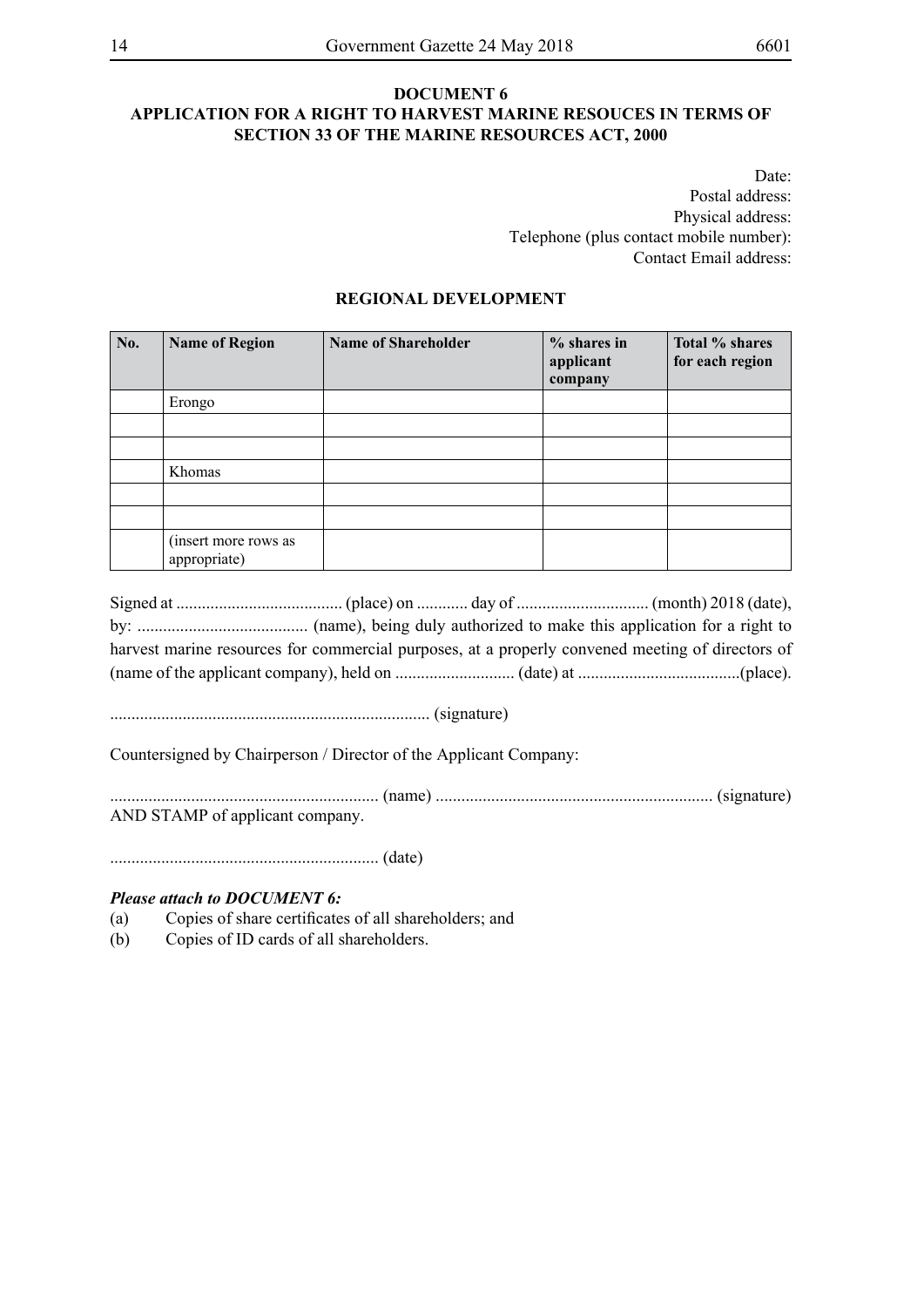#### **DOCUMENT 7 APPLICATION FOR A RIGHT TO HARVEST MARINE RESOUCES IN TERMS OF SECTION 33 OF THE MARINE RESOURCES ACT, 2000**

Date: Postal address: Physical address: Telephone (plus contact mobile number): Contact Email address:

#### **REGIONAL DEVELOPMENT - INVESTMENTS**

| N <sub>o</sub> | Name of Region                       | Investments | Value (N\$) | Total investments<br>(N\$) for each region |
|----------------|--------------------------------------|-------------|-------------|--------------------------------------------|
|                | Erongo                               |             |             |                                            |
|                |                                      |             |             |                                            |
|                |                                      |             |             |                                            |
|                | Khomas                               |             |             |                                            |
|                |                                      |             |             |                                            |
|                |                                      |             |             |                                            |
|                | (insert more rows as<br>appropriate) |             |             |                                            |

|  | harvest marine resources for commercial purposes, at a properly convened meeting of directors of |
|--|--------------------------------------------------------------------------------------------------|
|  |                                                                                                  |

........................................................................... (signature)

Countersigned by Chairperson / Director of the Applicant Company:

............................................................... (name) ................................................................. (signature) AND STAMP of applicant company.

............................................................... (date)

#### *Please attach to DOCUMENT 7:*

Photos and other evidence of investments as appropriate. Investments will be physically verified.